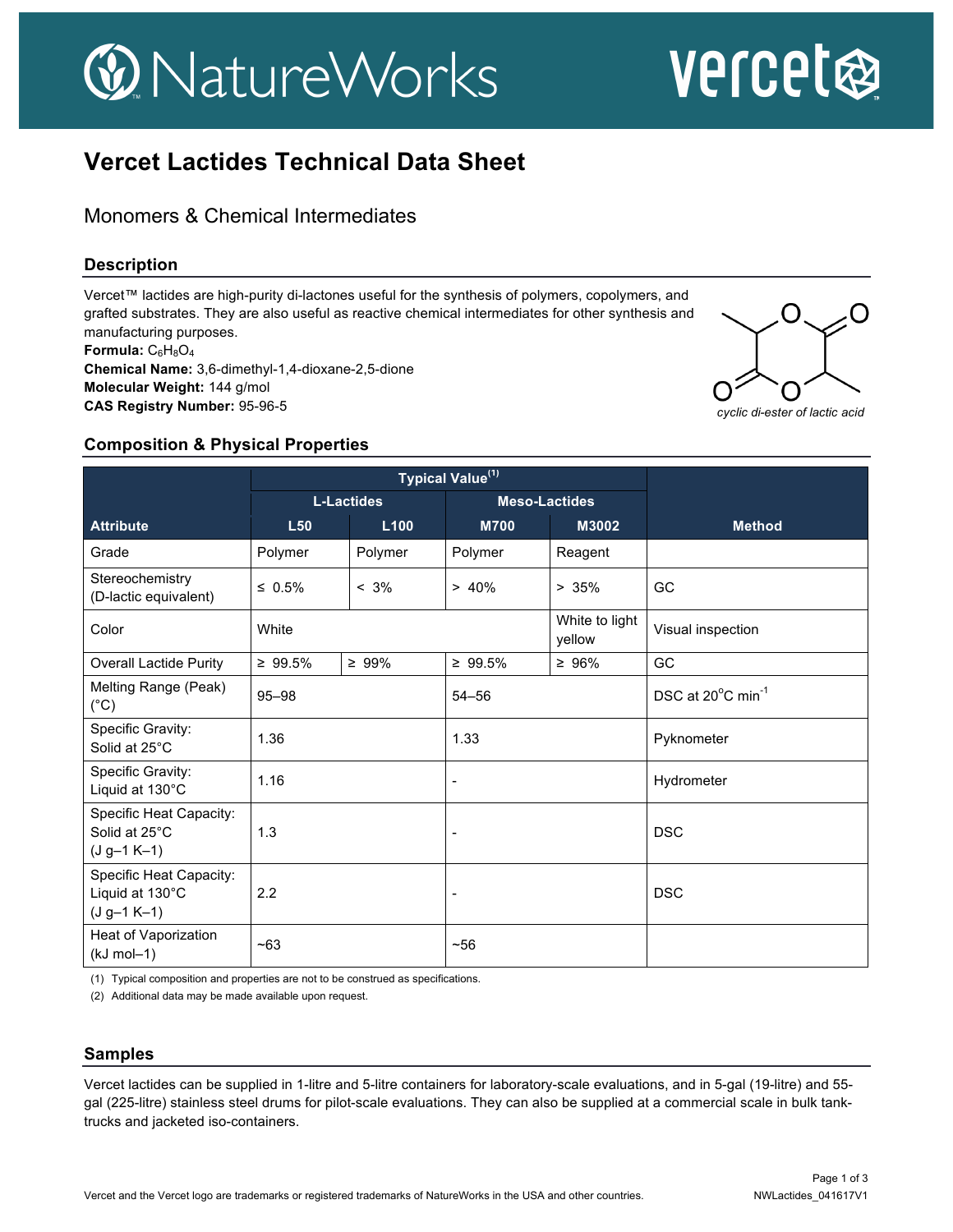#### **Safety and Handling Considerations**

Safety Data Sheets (SDSs) for Vercet lactides are available from NatureWorks. SDSs are provided to help customers satisfy their own handling, safety, and disposal needs, and those that may be required by locally applicable health and safety regulations. SDSs are updated regularly; therefore, please request and review the most current SDSs before handling or using any product.

*The following comments apply only to Vercet lactides; additives and processing aids used in processing and other materials used in finishing steps have their own safe-use profile and must be investigated separately.*

#### **Hazards and Handling Precautions**

Vercet lactide should be handled in an environment free of oxygen and moisture. Vercet lactides, when in contact with moisture, will produce lactic acid, which is corrosive. Avoid inhalation, ingestion, eye and skin contact. Caution is advised when handling, storing, using, or disposing of lactides, and good housekeeping practices are necessary for safe handling of product.

Appropriate personal protective equipment should be used for handling Vercet lactides. Avoid contact with hot lactide. Workers should be protected from the possibility of contact with hot lactide during processing. Use gloves with insulation for thermal protection in case of inadvertent exposure to hot lactide. See SDS for further information.

Vercet lactides should be processed in a manner that avoids generation of vapors and dusts that may cause irritation to eyes and the upper respiratory tract.

Good general ventilation of the lactide processing area is recommended. Good general ventilation should be sufficient for most conditions. Local exhaust ventilation is recommended. Use safety glasses (or goggles) to prevent exposure. If vapor exposure causes eye discomfort, improve localized fume exhausting methods or use a full-face respirator.

#### **Disposal**

DO NOT DUMP INTO ANY SEWERS, ON THE GROUND, OR INTO ANY BODY OF WATER. For unused or uncontaminated material, the preferred option is to recycle into the process otherwise, send to an incinerator or other thermal destruction device. For used or contaminated material, the disposal options remain the same, although additional evaluation is required. Disposal must be in compliance with Federal, State/Provincial, and local laws and regulations.

#### **Environmental Concerns**

Dispose of material in accordance with appropriate Federal, State, and local regulations. Spills should be minimized, and they should be cleaned up when they happen. Lactides should not be discarded into the environment.

#### **Product Stewardship**

NatureWorks has a fundamental duty to all those that use our products, and for the environment in which we live. This duty is the basis for our Product Stewardship philosophy, by which we assess the health and environmental information on our products and their intended use, and then take appropriate steps to protect the environment and the health of our employees and the public.

#### **Customer Notice**

NatureWorks encourages its customers and potential users of its products to review their applications from the standpoint of human health and environmental quality. To help ensure our products are not used in ways for which they were not intended or tested, our personnel will assist customers in dealing with ecological and product safety considerations. Your sales representative can arrange the proper contacts. NatureWorks literature should be consulted prior to the use of the company's products.

#### **NOTICE:**

No freedom from infringement of any patent owned by NatureWorks LLC or others is to be inferred. No information in this publication can be considered a suggestion to infringe patents.

The technical information, recommendations, and other statements contained in this document are based upon tests or experience that NatureWorks believes are reliable, but the accuracy or completeness of such information is not guaranteed. Many factors beyond NatureWorks control can affect the use and performance of a NatureWorks product in a particular application, including the conditions under which the product is used and the time and environmental conditions in which the product is expected to perform. Since these factors are uniquely within the user's knowledge or control, it is essential that the